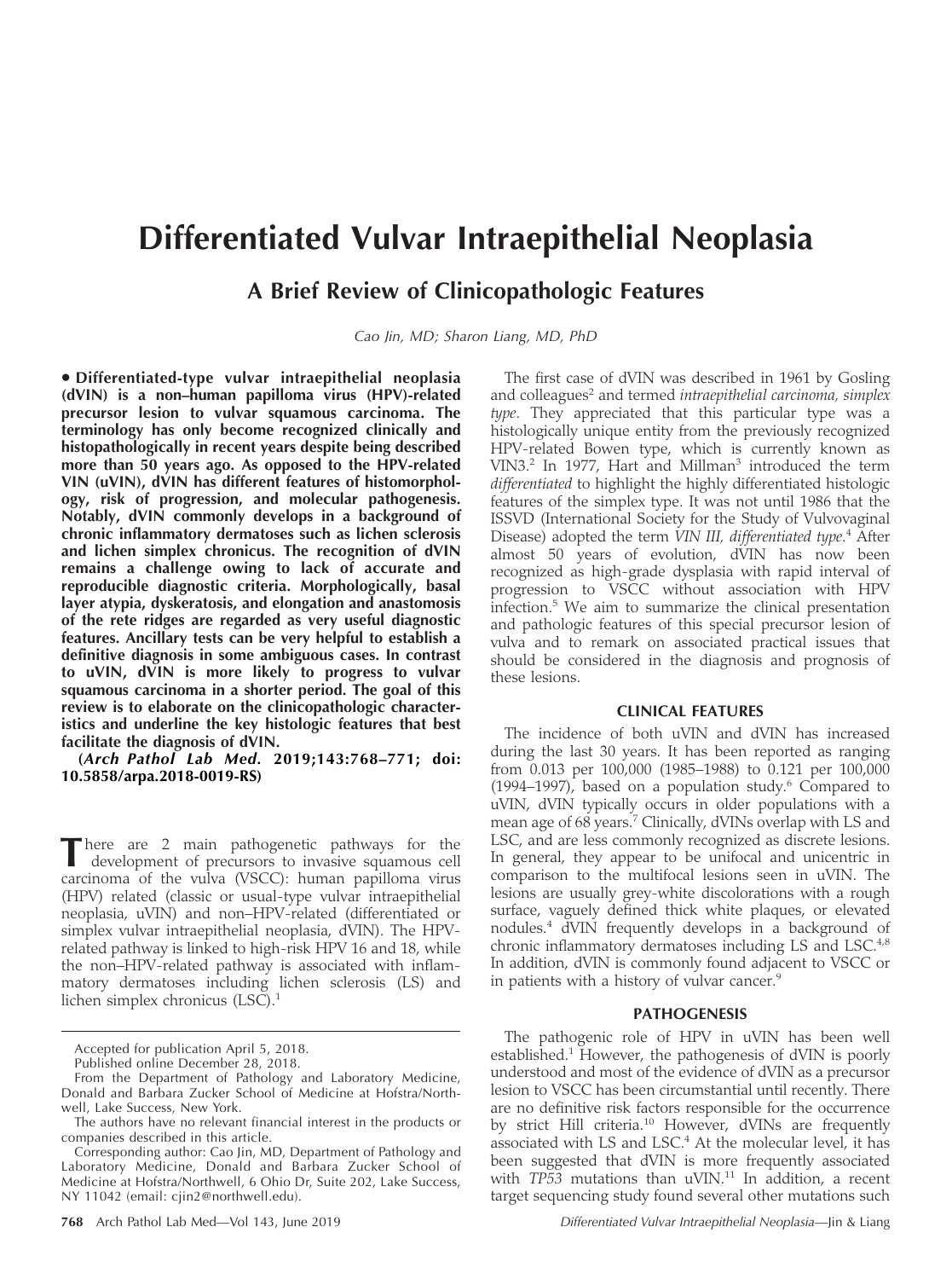

Vulvar intraepithelial neoplasia, differentiated type (dVIN). A, dVIN with marked dysplasia limited to basal and parabasal layers; prekeratinization and hypereosinophilia are present in the upper epidermis. B, dVIN with basal layer atypia, pleomorphic nuclei, and intercellular bridges. C, p53 strongly expressed in basal and parabasal layers. D, Ki-67 shows mild positivity in the basal layer and a thin parabasal layer (hematoxylin-eosin, original magnifications  $\times$ 100 [A] and  $\times$ 400 [B]; original magnification  $\times$ 100 [C and D]).

as NOTCH1 and HRAS in dVIN, indicating that multiple pathways can contribute to the development of dVIN apart from the classical TP53 pathway. It was found that NOTCH1 was present in 20% of dVINs, and HRAS was present in 10% of dVINs. In HPV-negative vulvar cancer cases, 33.3% have NOTCH1 mutations and 27.8% carry HRAS mutations, which suggests a role for NOTCH1 and HRAS in progression of HPV-negative precursors to cancers. The proposed biology of the mutations in NOTCH1 is due to loss of tumor suppression function, while HRAS is an oncogene involved in the RTK/RAS/PI(3)K pathway, and somatic mutations lead to cell proliferation.<sup>11,12</sup> Some dVINs share an identical  $TP53$  mutation<sup>11</sup> and a similar allelic imbalance with gains of 3q26 with their associated VSCC.<sup>13</sup> When in progression to VSCC, it appears that several additional mutations such as CDKN2A, PIK3CA, and PPP2R1A are involved, since they are not detected or investigated in dVIN but only in VSCC cases.<sup>11</sup>

#### HISTOPATHOLOGY

The recognition of dVIN can be a challenge, even for experienced gynecologic pathologists. Previous studies have

suggested that the interobserver agreement between pathologists, measured by  $\kappa$  statistics, in the diagnosis of dVIN is low  $(\kappa, 0.54)$ . However, a substantial agreement value  $(\kappa, \kappa)$ 0.75) was achieved among gynecologic pathologists after they were educated in applying 5 major criteria (discussed below).14,15 As the name implies, dVIN is so called because of the paradoxical maturation or high differentiation of abnormal squamous cells above basal layers<sup>1,5</sup> (Figure 1, A and B). In contrast to uVIN, dVIN often lacks full-thickness atypia, and the moderate to marked cellular atypia is only confined to the basal and parabasal cells of the epidermis (lower 2–3 layers of the epithelium). As mentioned above, the following 5 histologic features used to improve agreement value are considered most useful in the diagnosis of dVIN: atypical mitosis in the basal layer, basal cell atypia, prominent nucleoli, dyskeratosis, and elongation and anastomosis of the rete ridges.<sup>15</sup> The major problem with the diagnosis of dVIN is that the full spectrum of histologic changes is not yet well defined. According to a survey, only basal layer atypia can be considered diagnostically essential by consensus, while the additional criteria listed can strongly support the diagnosis.<sup>14</sup> The evidence for basal layer atypia should include nuclei enlargement, irregular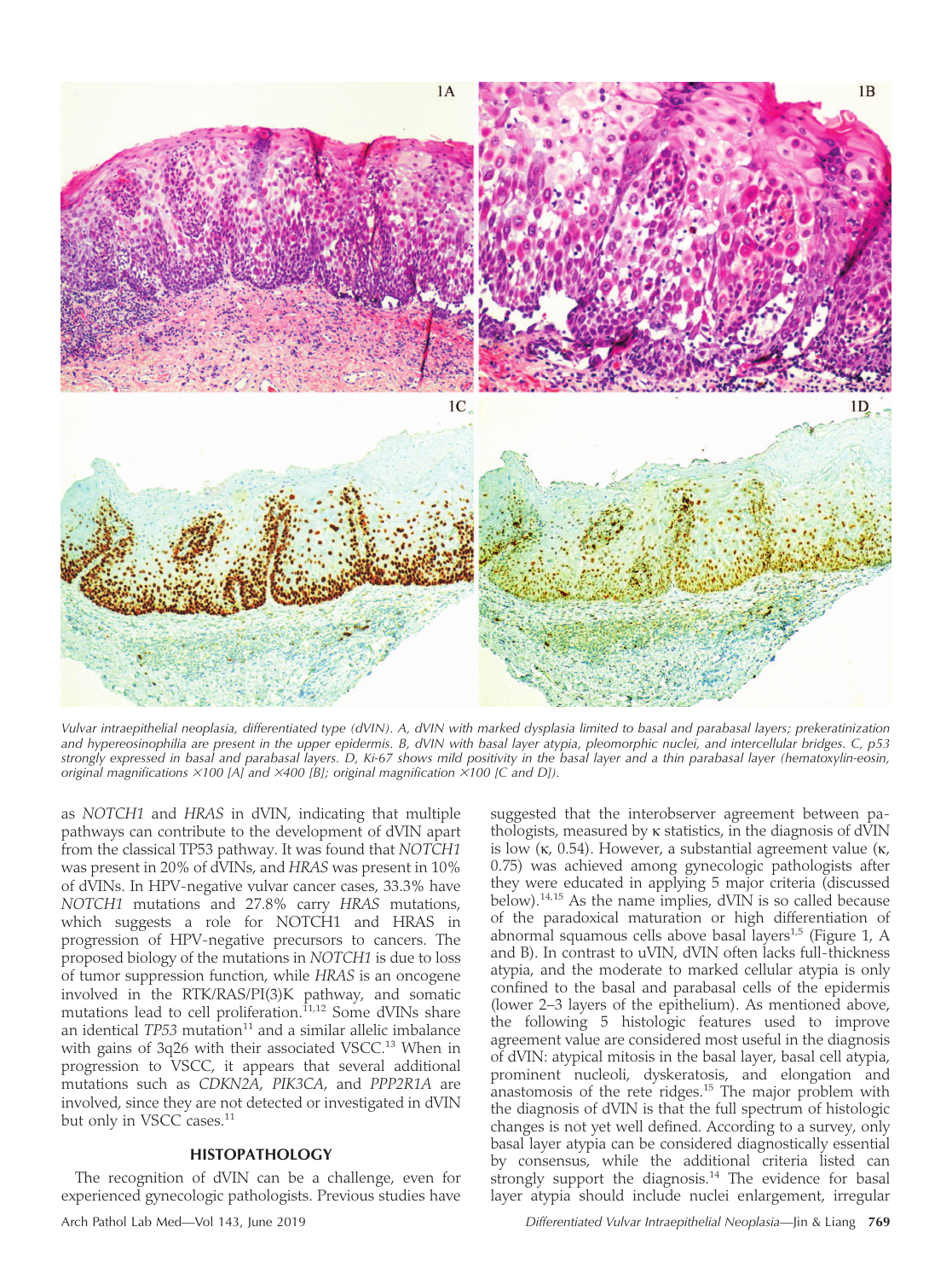nuclear contour (angulation), basal cell proliferation, coarse chromatin or open vesicular nuclei, variable prominent nucleoli, and scattered mitoses, especially atypical mitoses. Dyskeratosis is characterized by individual cells showing abnormal cell maturation often with abnormal keratinization in the deeper layers of the epidermis.15 Prominent intercellular bridges (spongiosis or acantholysis) and superficial premature cells with eosinophilic cytoplasm can also be appreciated. For practical purposes, most dVINs will show 1 of 4 general histologic patterns, which may occur alone or in combination: (1) prominent basal atypia associated with LS or LSC; (2) basal cell proliferation and expansion associated with LSC; (3) defects in cell maturation (individual cells with increased cytoplasmic volume and abnormal cytoplasmic keratinization); and (4) spongiosis or acantholysis in the lower third of the epithelium.<sup>16</sup> Being familiar with these different patterns will help to recognize dVIN.

Notably, occasionally dVIN can present with basaloid features including nuclear atypia that extends beyond the basal layer, architectural disorganization, and homogeneous populations of basaloid undifferentiated keratinocytes. These cases can mimic uVIN. However, they are negative for p16 and HPV, and positive for  $p53.^{1,17}$ 

Nevertheless, if dVIN is highly suspected clinically, the case should be reviewed by an experienced gynecologic pathologist.<sup>15</sup>

## ANCILLARY STUDIES

Use of biomarkers for diagnosing uVIN and excluding its mimics has been very successful, as p16 is an extremely good surrogate marker for high-risk HPV infection status  $(>90\%)$ <sup>18,19</sup> and is immunoreative in almost 100% of uVINs. The staining pattern should be diffuse, strong, and continuous (nuclear and/or cytoplasmic), referred to as a blocklike pattern.<sup>1</sup> Staining should be present in the basal layer with extension upwards to involve at least one-third of the epithelial thickness.<sup>20</sup> In comparison, less than 17% of dVINs show weak, non-blocklike pattern p16 staining, which is limited to the lower half of the epithelium.<sup>21,22</sup>

Use of biomarkers for recognizing dVIN, however, has some limitations and is considered a work in progress. As mentioned before, p53 immunostaining is positive in more than 80% of dVINs owing to TP53 mutation (Figure 1, C), as opposed to the HPV-related uVINs, which usually show negative staining.1,22,23 This makes p53 a good marker for dVIN. The p53 staining in dVIN is strong in the basal layer  $(in > 90\%$  of basal cells) with suprabasilar extension, while patchy in less than 10% of basal cells with no suprabasilar extension in the adjacent normal epidermis.<sup>22</sup> Another p53 staining pattern is complete lack of nuclear staining (nullpattern). In a survey by Singh et al,  $24/6$  of 22 dVINs (27%) had null-pattern staining. Since normal epithelium can demonstrate no or very weak p53 staining, the distinction of p53-null dVIN from a normal area can be very difficult. Another caveat is that increased p53 staining can be seen in 5% to 61% of LS and LSC cases, and up to 40% of squamous cell hyperplasia cases. These benign lesions usually have some morphologic overlap with dVIN.<sup>25,26</sup> Owing to these limitations, the reproducibility of p53 interpretation is relatively low, and benign inflammatory conditions could be overdiagnosed as dVIN. Therefore, strict adherence to the staining patterns of p16 and p53, in conjunction with morphologic features and clinical impression, will help to improve reproducibility and reduce diagnostic error. We should keep in mind that the concept of p53 mutation in the vulva is still evolving, as some "normal"-appearing vulvar skin can demonstrate p53 positivity (like p53 signature in other gynecologic organs such as fallopian tube and endometrium), the significance of which in clinical management is yet to be determined.

Ki-67 can be another helpful marker to distinguish dVIN from reactive changes, normal epithelium, and uVIN. Ki-67 shows negativity in the basal layer or weak positivity in parabasal layers in normal epithelium and reactive changes. In dVINs, Ki-67 staining is mildly positive in the basal layer and thin parabasal layer (Figure 1, D) as opposed to increased full-thickness expression seen in uVIN and localized expression observed in LS or LSC.18,26

Use of several other diagnostic markers for dVINs such as SOX2, phosphorylated-S6, and cyclin-D1 is evolving, but further studies with larger numbers of cases are needed to confirm their utility.<sup>1</sup> Recently, cytokeratin (CK) 17 was investigated in differential diagnosis of dVIN, uVIN, LS, and LSC. It was found that 93% showed intermediate to strong and diffuse reactivity in dVIN cases, with 70% showing fullthickness or suprabasilar pattern. No cases of uVIN displayed diffuse CK17 expression, whereas 63% of LS and 29% of LSC cases displayed intermediate to strong diffuse immunoreactivity, but was confined to the upper half of the epithelium. Therefore, CK17 may serve as an adjunct marker for diagnosis of dVIN especially for small biopsy samples.<sup>27</sup>

## DIFFERENTIAL DIAGNOSIS

The histologic findings of dVIN can be subtle and misdiagnosed. Several benign processes and uVIN can enter the differential diagnosis. The major difficulty lies in differentiating dVIN from inflammatory or reactive dermatologic lesions with prominent acanthosis and epithelial atypia such as LS and LSC. The major accepted diagnostic feature of basal nuclear atypia should always be determined when considering a dVIN diagnosis. Some other features favoring dVIN include prominent parakeratosis, a thickened epidermis with elongated and branching rete ridges, abnormal keratinocytes with squamous whorls or keratin pearls, and strong continuous p53 staining of the basal layer.<sup>1,5</sup> LS can have basal cell proliferation and nuclear hyperchromasia; however, nuclear pleomorphism will not be present even though LS cases can occasionally express weak p53 stainings. Lichen simplex chronicus is the most common chronic inflammatory disorder affecting the vulva. It manifests as acanthosis, hyperkeratosis, and inflammation. However, the cells have open chromatin, and LSC does not show basal atypia and epithelial dysmaturation.<sup>1</sup> Squamous cell hyperplasia is usually considered a diagnosis of exclusion because it is frequently seen adjacent to LS, dVIN, and invasive squamous cell carcinoma. As opposed to dVIN, it shows organized maturation of squamous epithelial cells with overlying hyperkeratosis. The nuclei may be slightly enlarged but are not atypical. No mitotic figures are identified above the basal or parabasal layers. The nucleoli are inconspicuous to absent in contrast to dVIN. More importantly, squamous cell hyperplasia does not exhibit features of premature keratinization, expanded rete ridges, or parakeratosis.<sup>4,6</sup> Psoriasis with prominent acanthosis should also be considered. Psoriasis shows uniform acanthosis or hyperplasia of the epidermis with prominent